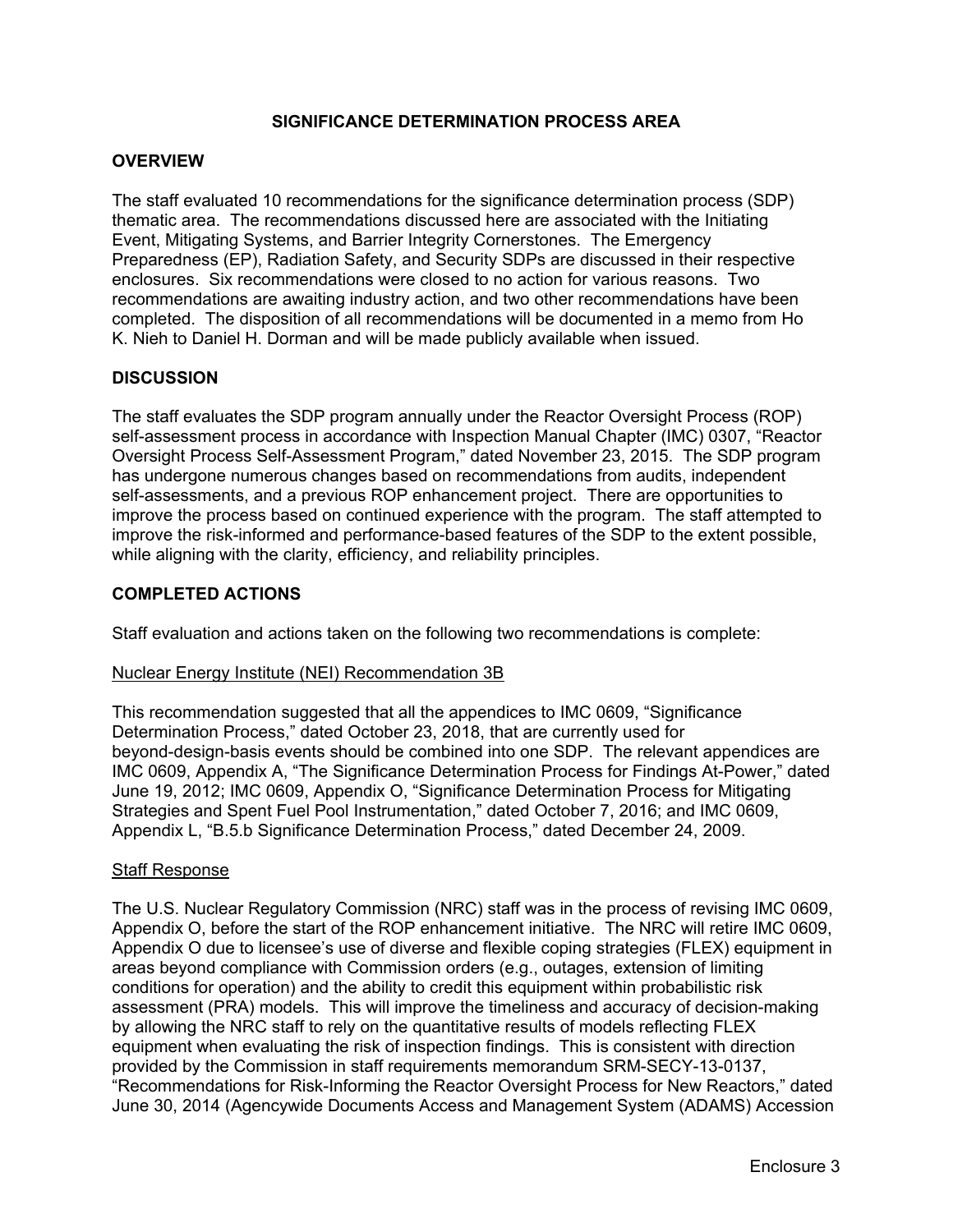No. ML14181B398), that the "SDP should continue to place emphasis on the use of the existing quantitative measures of the change in plant risk for both operating and new reactors." A forthcoming revision of IMC 0609, Appendix A, "The Significance Determination Process for Findings At-Power," dated June 19, 2012, will incorporate lessons learned from use and the screening questions contained in Appendix O to address issues related to FLEX and spent fuel pool level instrumentation capabilities. IMC 0609, Appendix L, will remain as a separate SDP appendix because of the unique nature and security implications of findings associated with compliance with Title 10 of the *Code of Federal Regulations* 50.54(hh)(2). This equipment has not traditionally been modeled in PRAs, therefore, the NRC staff determined it is appropriate to remain in its own deterministic appendix for evaluation of potential findings. The staff intends to continue discussing ongoing and future revisions to the IMC 0609 appendices through routine ROP working group interactions.

# NEI Recommendation 3C

Stop work on IMC 0609, Appendix M, "Significance Determination Process Using Qualitative Criteria," and leave as-is.

## Staff Response

This is a recommendation to stop work on IMC 0609, Appendix M, referring to an older draft version of IMC 0609, Appendix M. The staff added more precise entry conditions and guidance to use a decision-making management body (i.e., a planning Significance and Enforcement Review Panel) to approve the appropriate use of qualitative factors in the SDP noted in IMC 0609, Appendix M. The staff completed the revision to IMC 0609, Appendix M, in January 2019. During multiple ROP monthly public meetings, the staff and industry confirmed that this January 2019 revision of IMC 0609, Appendix M, does not pose any substantive issues of disagreement. Therefore, staff work on this recommendation is complete.

# **RECOMMENDATIONS REQUIRING ADDITIONAL EVALUATION**

## Transformation Initiative Recommendation 250

This recommendation stated that the ROP was designed to be a performance-based and risk-informed process, incorporating both qualitative and quantitative inputs for a more integrated regulatory outcome. However, the SDP for the initiating events, mitigating systems, and barrier integrity cornerstones uses numerical thresholds with little to no consideration for other qualitative information pertinent to the performance deficiency. The recommendation argues that the SDP needs a transformation to move the pendulum away from risk-based to risk-informed solutions, factoring in performance attributes (e.g., is the problem corrected, was the problem licensee identified, were there multiple opportunities to identify the problem, etc.), as appropriate.

## Staff Response

The existing SDP is a blend of quantitative and qualitative considerations; even when a quantitative tool is used to arrive at a calculated risk result, qualitative assessments are associated with some of the inputs to the risk calculation, such as recovery credit and human error probability. The staff will continue to explore this area to determine if there are more efficient ways to arrive at the appropriate regulatory response, especially in situations where